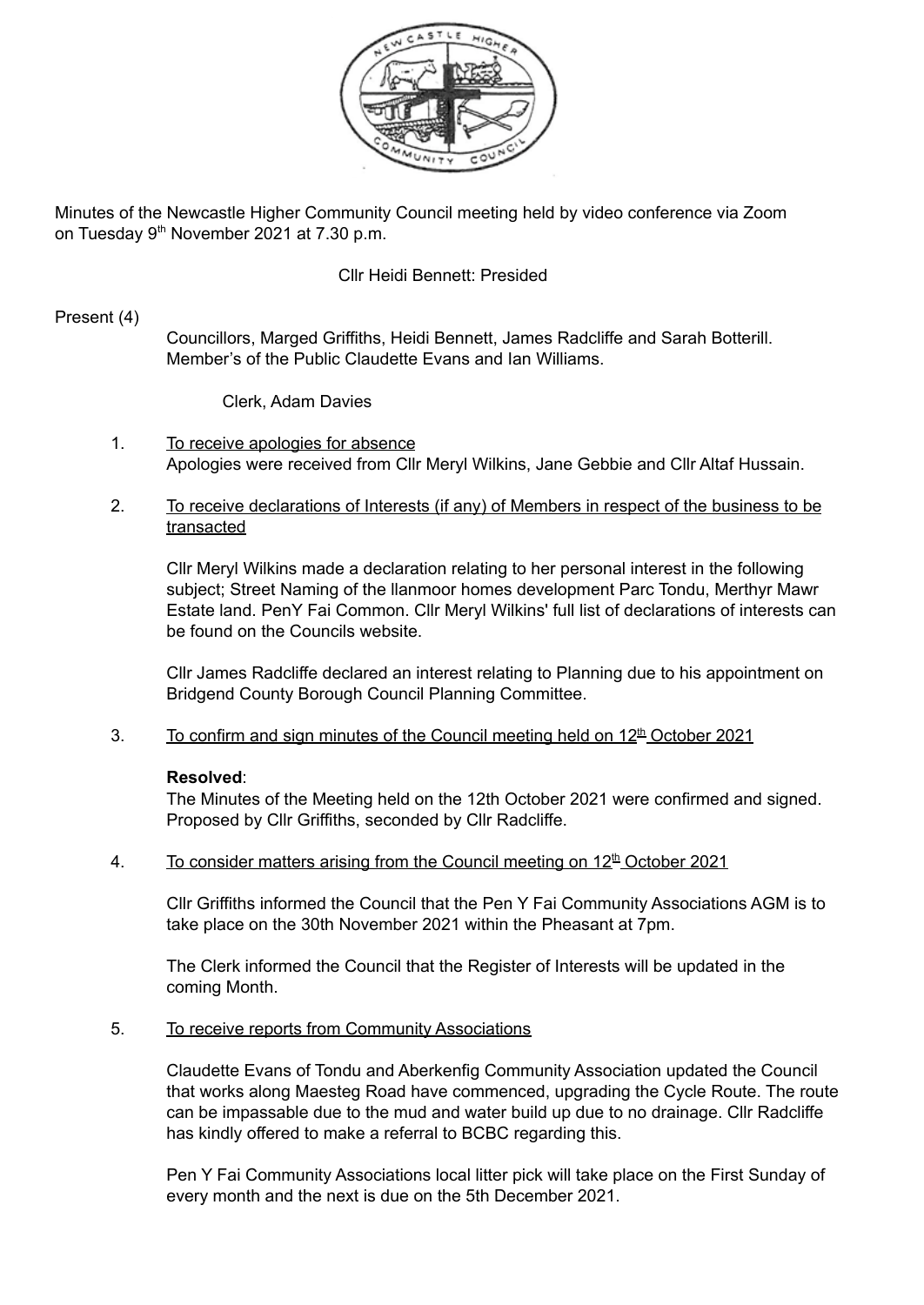# 6. To receive questions or comments from Members of the Public

Mr Williams questioned why the minutes of the 9th May's Extraordinary meeting were not uploaded to the Website for public scrutiny.

The Clerk informed Mr Williams that the minutes were removed due to comments through social media, the comments alerted him to issues with the minutes and therefore took them down to rectify them, with support from Audit Wales at the time, the minutes can now be uploaded due to the issue being resolved.

7. To review standing orders

Cllr Bennett updated the Council that Standing Order material has now been received from One Voice Wales. One Voice Wales also informed Cllr Bennett that the Model Standing Orders issued will be updated imminently with help from the Welsh Government.

It was suggested this would be relooked at once the updated documents are received in the new year.

# 8. To receive a Maintenance report

a. Pheasant Field (Land Registry Process)

During last month's meeting it was requested that the Clerk request the Councils contractor to undertake a cut of the internal hedge at the Pheasant Field. The Clerk has contacted Crown Garden Services and been notified that they are currently understaffed and will undertake the cut as soon as possible.

The Clerk updated the Council that previously it was discussed that any work taking place within the Pheasant Field will require permission from BCBC prior to making any alterations to the land. The Clerk has informed the Council that it was clarified that when the Council completed the CAT transfer it provided the relevant permission for 6 months to undertake the work requested.

The Council may undertake the work suggested within the next 6 months upto February 2022 or request a further 6 months extension from BCBC.

Cllr Bennet informed the Clerk that the bins within the Pheasant Field are regularly overflowing. The Clerk has contacted Bridgend Town Council on 2 occasions to request bin collections but they must first request their Councils permission before taking on more work.

The Clerk thanks Cllr Bennet for kindly emptying the bins herself while they were full.

An update had been received from King Davies noting that nothing has yet been passed to them from BCBC, the Clerk will follow up with BCBC for the information.

b. Rights of Way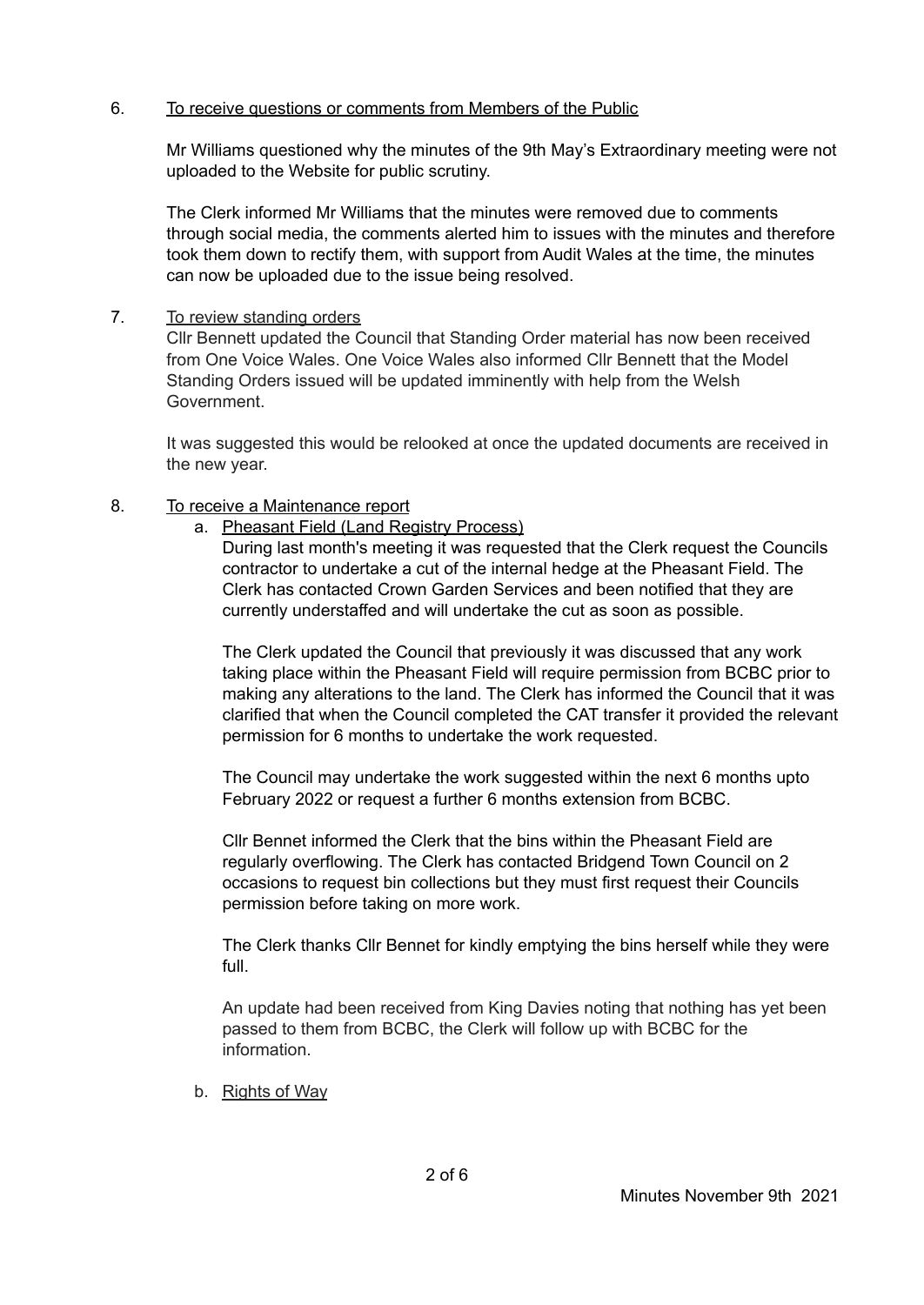Due to health and safety concerns PVCA were unable to walk the Rights of Way routes.

Councillors suggested within the last meeting that we request BCBC to provide laminated copies of the rights of way maps to disseminate to Councillors. BCBC has noted that they will provide Laminated copies within the coming weeks due to staff not currently working within the Civic Offices.

### c. Aberkenfig Square

The Clerk has attempted to contact a number of contractors to complete a tidy up of Aberkenfig Square in time for Remembrance Sunday.

Crown Garden Services do not have the time to undertake any further work. H and M Garden Services quoted £434 plus VAT but unable to undertake the work prior to Remembrance Sunday.

The Clerk has contacted an independent tradesperson called Baz Jenkins, he undertook the work on Monday and Tuesday 8th and 9th November.

The Clerk received positive comments from Mr Jenkins who undertook the work from local residents who were happy with the work he has provided.

An invoice has yet been received but an agreed amount of £300 was delegated to the Clerk for his services and will be paid once received. A Payment of £50 plus VAT was received from Boverton Nurseries for flowers to be placed within the planter in the Square.

Bakers in Aberkenfig kindly offered to paint the benches in the square at the cost of the paint. Councillor Griffiths proposed to accept the cost implications and correct signage displayed with Cllr Botterill seconded.

### 9. Christmas lights.

a. Christmas Lights

BCBC's Steve Cotterill has been requested to install lighting and a Christmas Tree at Pen Y Fai common and Pen Y Fai Church.

The Clerk was sadly informed that Cetregreat has already installed Christmas Lights in Pen Y Fai. The lights were agreed last meeting to be moved to Pentre Felin with new lights installed in Pen Y Fai.

Over Email the Council agreed to the following items.

To hire 8 lights for 1 year from Blachere Illuminations to the cost of £1,205.00 plus VAT.

To remove 8 lights from Pen Y Fai at the cost of £20 each and reinstallation in Pentre Felin with 2 being removed and stored to the cost of £60.

To convert 6 light coumbs in Pentre Felin and 2 in Pen Y Fai to the cost of £270 plus VAT each.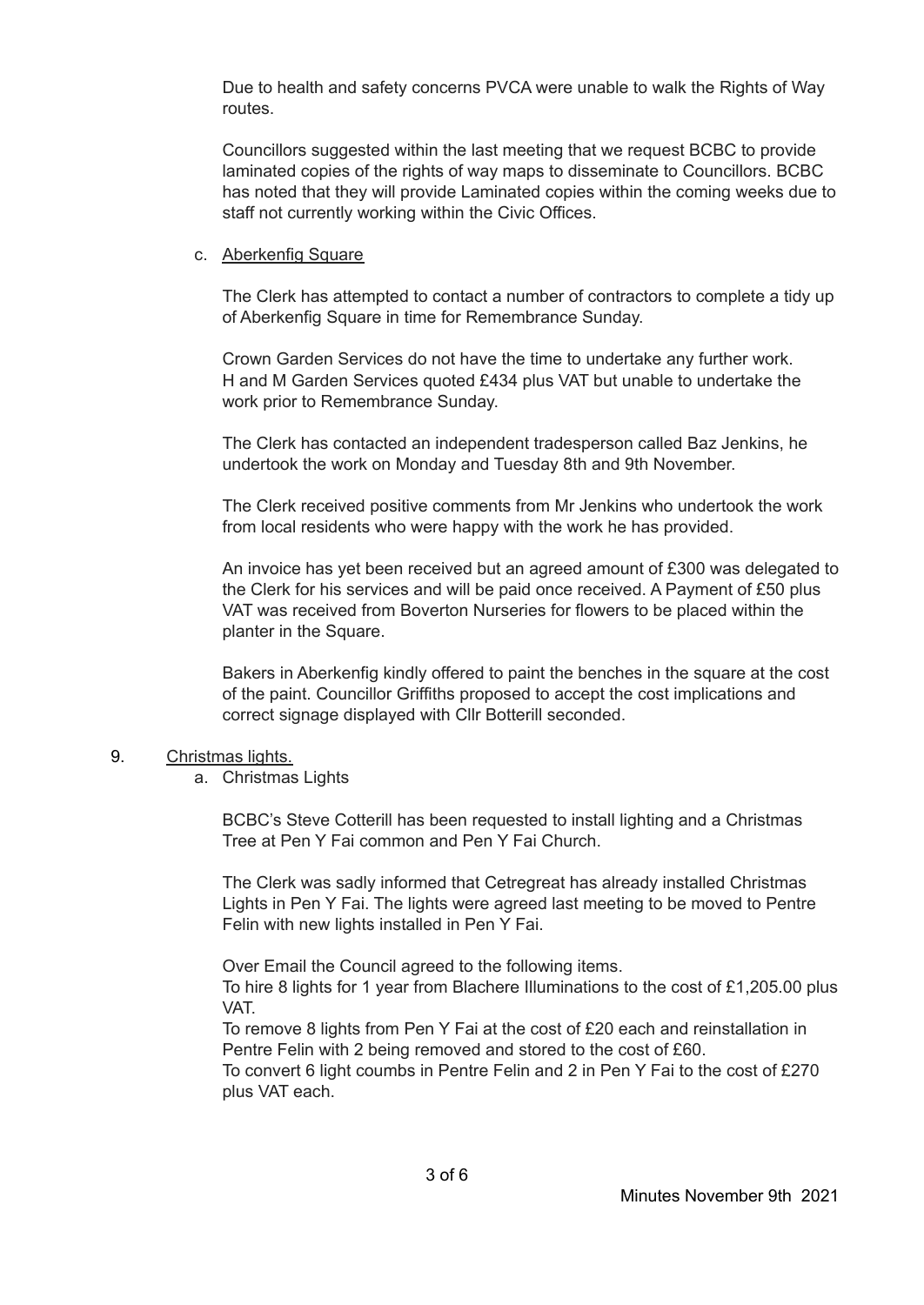The Clerk reminded councillors further cost implications once removed and stored. Cllr Bennett proposed to ratify the decisions made over email with Cllr Radcliffe seconding.

The Clerk reiterated the Council agreement previously that no lights should be reinstalled on top of the speed signs in Pen Y Fai and suggested the Council use 2 lights at the top of Pen Y Fai at the entrance of Heol Tyn Y Garn and A4063

The Council ratified their decision by unanimously agreeing to the costs and changes.

#### 10. Finance

(a) To receive accounts for payment

| <b>Boverton Nurseries</b><br>(Plants for Aberkenfig Square)                           | £<br>60.00 |
|---------------------------------------------------------------------------------------|------------|
| <b>Blachere Illumination UK Ltd</b><br>(Christmas Lights)                             | 1,446.00   |
| <b>ACD Skips</b><br>(Aberkenfig Allotments)                                           | 237.60     |
| David Thomas<br>(Hanging Basket Displays)                                             | 5,485.00   |
| <b>Clerks Monthly Wage</b><br>(November 2021)<br>(Provided to Chair and Deputy Chair) | ****       |

The Council accepted these payments.

The Clerk notified the Council that online banking has now been organized with the Clerk, Councillors Bennett and Griffiths having access to the online banking.

Payments will be made in line with the current bank mandate which requires the Clerk to set up payments and 2 Councillors to authorise.

The Clerk reiterated that Scribe is available to all Councillors that would like to scrutinize the accounts and invoices.

#### (b) To discuss precept and expenditure for 2022 / 23

The Clerk provided an updated budget that reflects the current budget set in place. Councillors reiterated that reserves and current budgets do not reflect the current Councillors desires. **Action**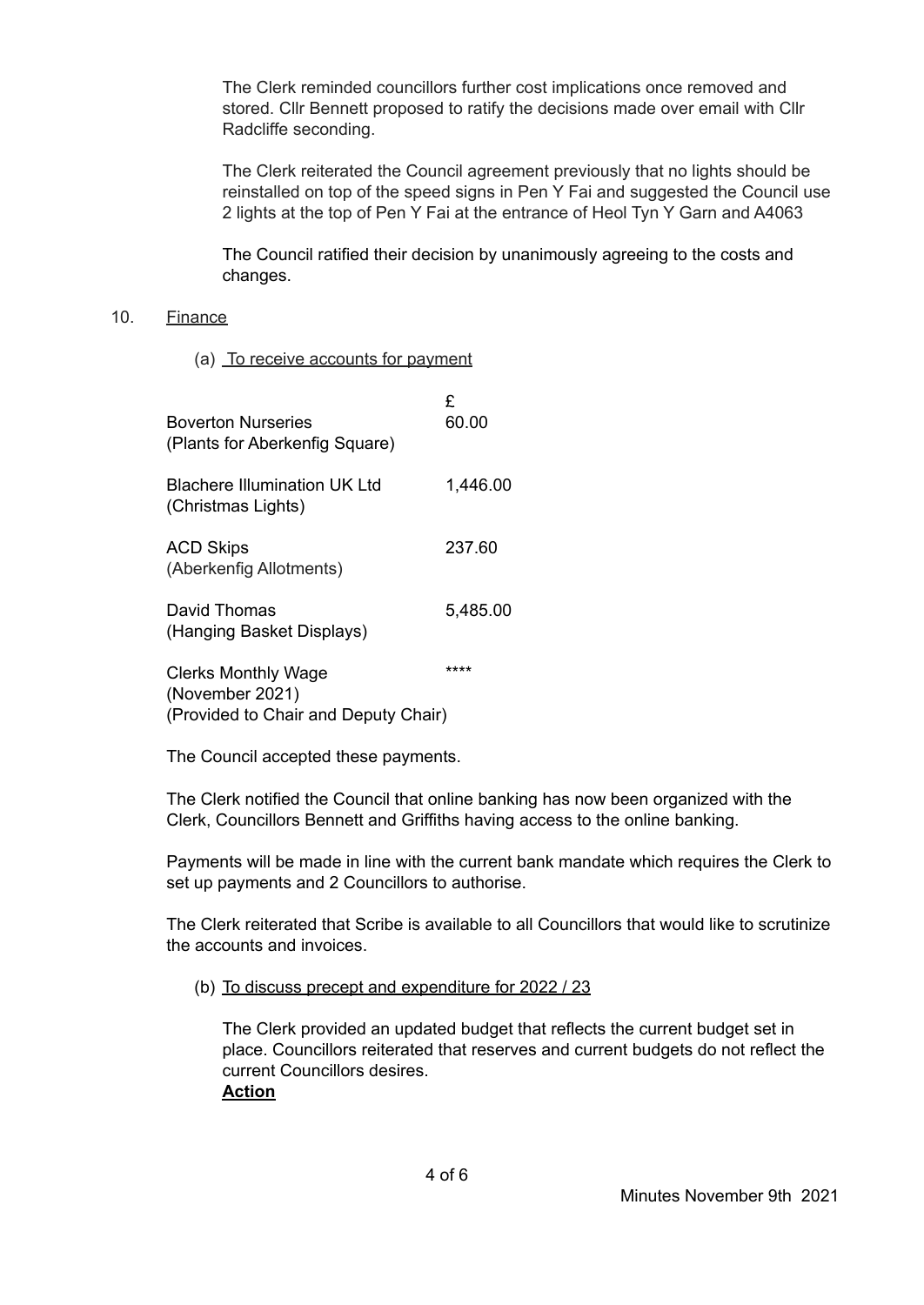Councillors agreed to conduct an informal budget meeting prior to the next full Council meeting to ratify any decisions.

# 11. To Consider Planning Applications

The Council noted the following applications made, with no objections:

P/21/916/FUL 39 Chantal Avenue Penyfai CF31 4NN (Extension of existing front and rear dormers)

P/21/914/FUL Longacre Old Coachman's Lane Court Colman Bridgend CF32 0HD (Conversion of existing garage into games room and basement cinema with glazed link to the main dwelling and associated works)

T/21/70/TPO 37 Riverside Aberkenfig CF32 9DA (Prune beech and sycamore trees by a third to match other surrounding trees)

### 12. To receive BCBC Members Reports

- (a) Cllr Altaf Hussain Cllr Hussain has not provided anything to raise.
- (b) Cllr James Radcliffe Councillor Radcliffe has received an updated list of PCSOs for our wards and has provided these to the Clerk to request they attend in the new year.

### 13. To receive Reports from Councillors

Cllr Griffiths thanked the new litter picker who now covers our ward for his hard work.

Cllr Bennett informed the Council that we should be looking for hanging basket providers now ready for 2022. Cllr Bennett went on to suggest the Council consider adding extra hanging baskets for Pentre Felin this year and the possibility of employing a handyman to take on activities currently organized and completed by contractors..

The Clerk informed the Council that two quotes have already been received from Boverton Nurseries and B-Leif.

Councillor Botterill declared an interest regarding B-Leaf due to her husband being a trustee of Awen the parent charity to B-Leaf.

# 14. Correspondence

1. All Saints Church

Information received stating that a Remembrance Sunday Service will take place in Pen Y Fai.

2. BCBC